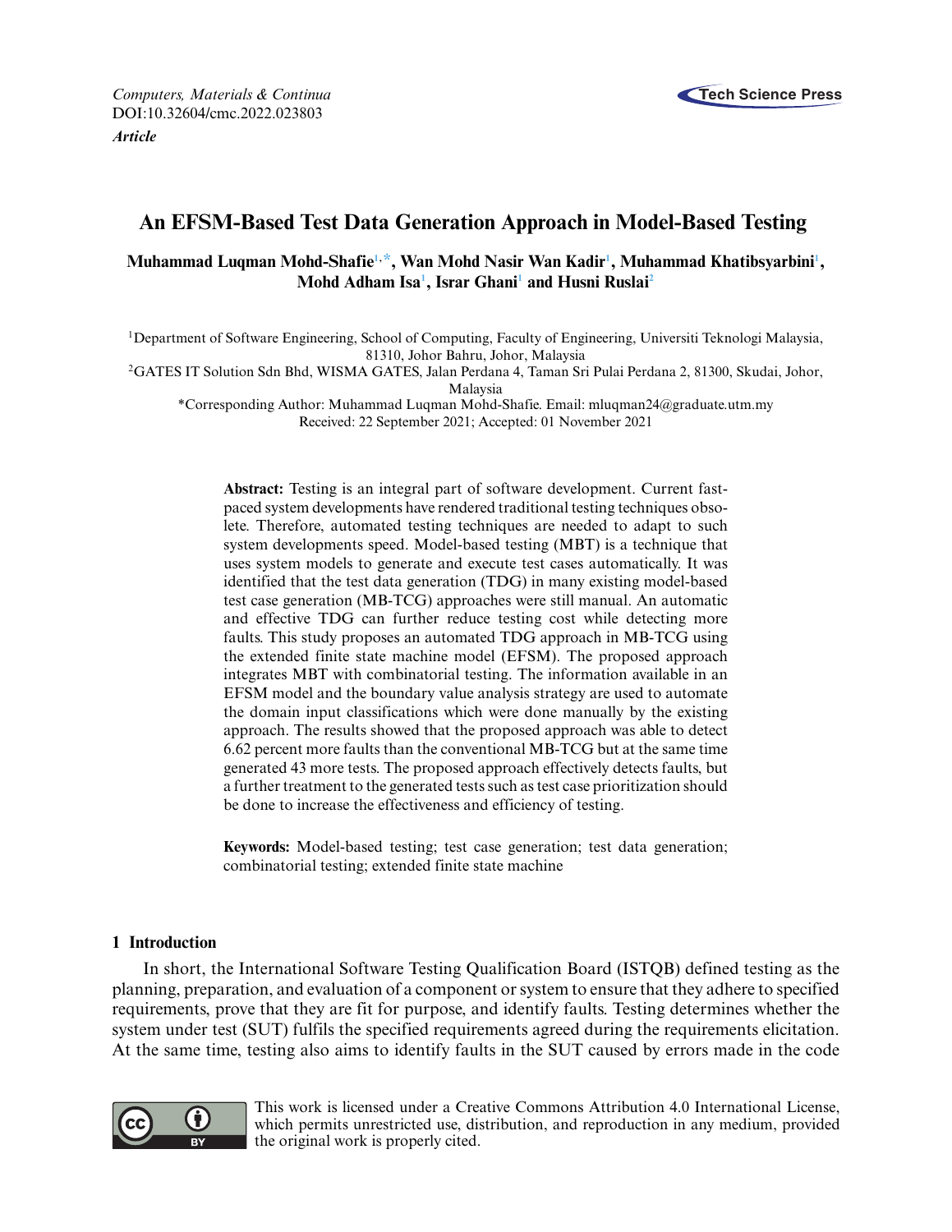during software development or maintenance. One of the essential artefacts in testing is the test cases. Test case generation (TCG) is where test cases are created from the available test basis.

The necessity of effective and efficient testing is becoming more significant in the current fastmoving system developments. In general, being effective means adequately achieving an intended purpose, while being efficient means accomplishing the intended purpose in the best way possible while saving time and effort. Therefore, based on the definition of testing earlier, effective testing can be measured by how many faults can be detected with a given testing strategy [\[1\]](#page-15-0), while efficient testing can be measured by the time or effort needed to detect faults [\[2\]](#page-15-1). According to a statistic by Memon et al. [\[3\]](#page-15-2), every day at Google, 150 million tests execute on more than 13 thousand projects that require 800 thousand builds. In large scale and fast-paced development projects, manually creating tests is time consuming and susceptible to human errors. Therefore, the transition toward automatic TCG to be more effective and efficient in testing is imperative, even more so in the current industry 4.0 revolution.

Some of the well-known automatic TCG techniques are symbolic execution, model-based testing (MBT), combinatorial testing (CT), adaptive random testing, and search-based testing [\[4\]](#page-15-3). Modelbased TCG (MB-TCG) is based on MBT [\[5\]](#page-15-4), which utilizes an automation process and SUT models to generate test cases. By exploiting the system models, test cases representing the expected behaviours of the SUT can be developed promptly with little to zero human effort. This study uses the extended finite state machine (EFSM) model because it has formal definitions that can ease the automatic processes in MBT that require consistency and accuracy.

One of the advantages of using MBT is that the testing activity can be commenced in the early phase of the software development. In addition, with MBT, it is possible to start the actual testing of the system under test (SUT) earlier. Another advantage of MBT is that contradiction and obscurity in the requirements specification and the design documents can be identified and fixed during the design and specification phase. All in all, it has been proved that MBT can decrease the associated development cost while increasing the software quality [\[6\]](#page-15-5).

Although MB-TCG can increase the effectiveness and efficiency of testing, existing approaches in the literature indicated a significant limitation, particularly regarding test data generation (TDG). TDG is one of the main aspects of MBT [\[7\]](#page-15-6). However, it is still one of the main challenges in automating MBT [\[8\]](#page-15-7). Manual TDG is still common in existing MB-TCG studies even though it is costly, complicated and laborious. TDG possesses a high potential in the testing cost reduction since it can decrease human effort. The selection of test data is also crucial because it can affect the number of faults detected during testing. A study by Ahmad et al. [\[9\]](#page-15-8) that reviewed MBT studies using activity diagrams discovered that more than half of the selected studies did not explicitly specify their TDG methods. This finding conveyed that the TDG in MBT was still undervalued, despite its importance. Therefore, more research is needed to improve the TDG in MB-TCG. More discussion regarding the TDG in existing MB-TCG approaches is presented later in Section 3.

CT is a technique that tests the SUT using a covering array test suite that contains all the possible t-way combinations of parameter values [\[10\]](#page-15-9). It is based on the idea that instead of exhaustive testing all possible parameter combinations of the SUT, only a subset of them is used, which satisfies some predefined combination strategies. Although only a subset is used, this technique's effectiveness in detecting faults is on par with exhaustive testing that is confirmed to detect all faults. This similarity in effectiveness is achievable because faults seem to result from interactions of only a few variables, so tests that cover all such few-variable interactions can be very effective [\[11\]](#page-16-0).

CT is a suitable technique to address the TDG generation issue in MB-TCG because its implementation can be automated. So, it can be added on top of the automation in the MBT. In addition,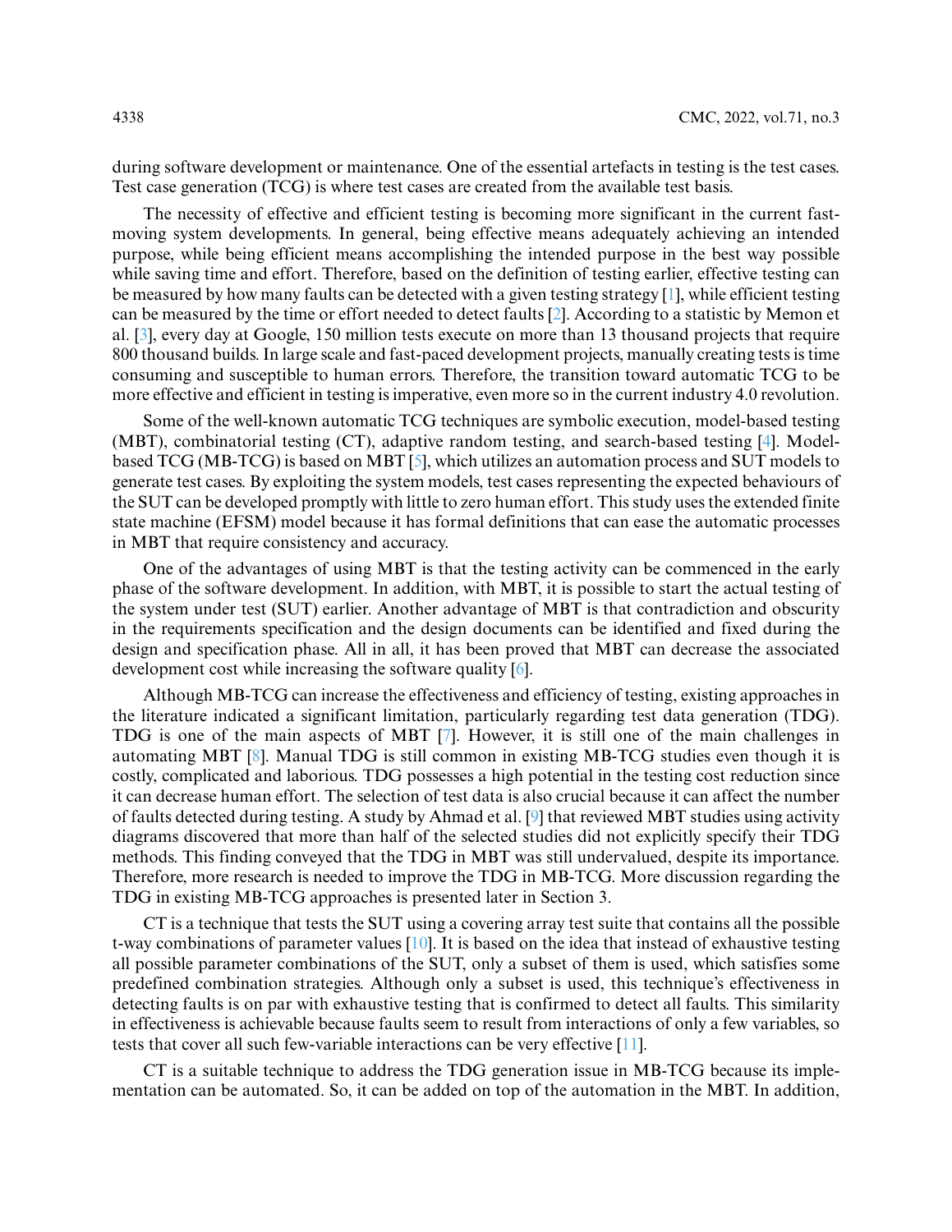the CT technique was chosen because both MBT and CT complement each other very well [\[12\]](#page-16-1). CT can address the TDG issue in MBT because it deals with the interaction between input parameters. Meanwhile, MBT can address the issue in CT where it has no model and paths that can guide the generation of structured and effective tests to ensure proper coverage of the SUT. MBT can address this limitation by automatically generating paths that act as test cases, which can be used by the CT technique to guide the TDG. Last but not least, the CT technique was chosen because it can provide fewer test data for the proposed approach without reducing the fault detection capability too significantly.

Motivated by the limitation in the existing MB-TCG approaches and the importance of TDG in MBT, this study proposes an automated TDG approach in MB-TCG using the EFSM model and the CT technique. The proposed approach in this study adopts and modifies the approach proposed by Nguyen et al. [\[12\]](#page-16-1). Their proposed approach also combined MBT and CT. However, the domain input classifications are manually specified in their study. This study automates the domain input classifications step by taking advantage of the information available in an EFSM model. This improvement can further reduce the human intervention required in automating the TDG in MB-TCG while detecting more faults. The contributions of this study are twofold. First, an automated TDG approach in MB-TCG using CT technique and EFSM model is proposed. Second, an experiment that was done to assess the effectiveness and efficiency of the proposed approach is presented.

The remainder of this paper is organized as follows. Section 2 gives a brief background concerning MBT, EFSM, and CT. Section 3 discusses studies with the TDG issue and related works similar to this proposed approach. Next, Section 4 presents the explanation regarding the proposed approach. Section 5 shows the experiment done to assess the proposed approach effectiveness and efficiency. Lastly, Section 6 discusses the conclusion and future works of this study.

#### **2 Background**

# *2.1 Model-Based Testing*

MBT is a branch of testing under black-box testing or functional testing [\[5\]](#page-15-4). It relies on the SUT models that visualize the expected behaviours of the SUT in performing testing. Due to its blackbox nature, the SUT source code is not required, and the MBT process can be initiated as early as the design phase of software development. In brief, MBT comprises the steps for the automatic generation of abstract tests from the SUT models, the generation of concrete tests from the abstract tests, and the manual or automatic execution of concrete tests. Approaches in MB-TCG generate tests using similar procedures as the MBT steps. Therefore, a good comprehension of how MBT is done is crucial. A brief description of the steps is presented next. A detailed description of MBT can be found in the study by Utting et al. [\[5\]](#page-15-4).

The first step in MBT is to build one or more test models. EFSM is one of the common models used in MBT [\[13,](#page-16-2)[14\]](#page-16-3). Test models are usually created from informal requirements or specification documents. In some cases, design models are used as test models. Next, one or more test selection criteria are decided to drive the automatic abstract test generation. For example, the test selection criteria can be related to the test model's structure, such as state coverage or transition coverage. In the third step, the criteria are transformed into test case specifications (TCSs) that describe the notion of test selection criteria. In the fourth step, abstract test cases are generated to satisfy all of the TCSs. In this step, automation tools are usually used to generate abstract tests given the model and the TCSs [\[15\]](#page-16-4).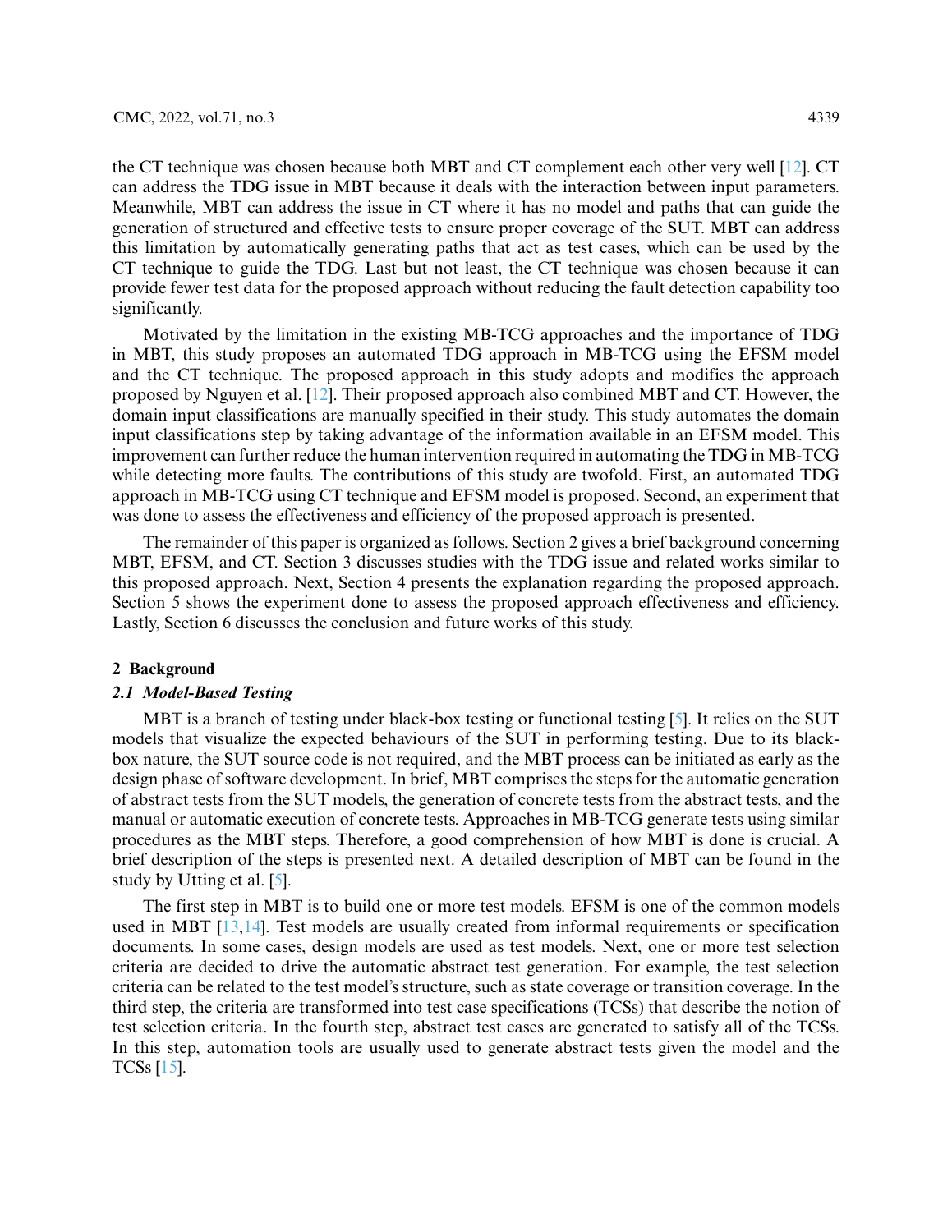Lastly, the abstract tests are concretized and executed against the SUT in the fifth step. Generating the test data for each abstract test is one of the processes in concretizing the tests. This part is the focus of this study. The test execution process can be done manually or using a test execution tool to execute the tests and record their verdicts automatically. As explained earlier, the models that describe the expected behaviours of the SUT were created using the informal requirements or specification documents, which are usually assumed correct. Hence, the models can be used as the test oracle to compare with the actual behaviour during testing to decide the test verdicts.

# *2.2 Extended Finite State Machine*

An EFSM comprises states and transitions between states [\[16\]](#page-16-5). Transitions in an EFSM consist of events, conditions and a sequence of actions. A particular transition is executed when the transition's specified event is triggered and all the transition's conditions are assessed to true. Then, actions associated with that transition are executed. A state could be interpreted as the current values of a set of variables that the SUT has [\[17\]](#page-16-6). These variables that dictate which state the SUT is currently in are usually called context variables or internal variables  $[13,14]$  $[13,14]$ , in contrast to user variables, which hold the user inputs. When a transition is executed, the context variables of the SUT could change, as instructed by the actions, which then lead to a state change.

For this study, an EFSM is defined as a 7-tuple  $M = (\Sigma, Q, Start, Ext, V, P, R)$  where  $\Sigma =$  ${T_1, T_2, \ldots, T_0}$  denotes the set of all transitions,  $Q = {Start, S_1, S_2, \ldots, Exit}$  denotes the set of all states, *Start*  $\in Q$  denotes the start state, *Exit*  $\in Q$  denotes the stop state,  $V = \{v_1, v_2, \ldots, v_0\}$ denotes a finite set of input and context variables,  $P = \{a_1, a_2, \ldots, a_0\}$  denotes the set of all actions,  $R = \{c_1, c_2, \ldots, c_0\}$  denotes the set of all enabling conditions. *T* is a transition denoted by the tuple:  $T_i = (G, C, A, S_i, S_i)$  where  $G = \{v_1, v_2, \dots, v_0\}$  denotes a set of input variables,  $C = \{c_1, c_2, \dots, c_0\}$ denotes a set of enabling conditions,  $A = \langle a_1, a_2, \ldots, a_n \rangle$  is a series of actions executed,  $S_s \in \mathcal{Q}$  denotes transition's starting state,  $S_e \in Q$  denotes transition's exiting state. *S* is a state denoted by the tuple:  $S_i = (W, T_s, T_e)$  where  $W = \{v_1, v_2, \ldots, v_0\}$  denotes a set of context variables with values range that constitute  $S_i$ ,  $T_s \in \Sigma$  denotes the state's incoming transition,  $T_e \in \Sigma$  denotes the state's outgoing transition.

#### *2.3 Combinatorial Testing*

Combinatorial testing (CT) is a technique that tests a SUT using a covering array test suite that contains all the possible t-way combinations of parameter values [\[10\]](#page-15-9). In a covering array, the columns represent the parameters while the rows represent the tests. Assumes an example application is to be tested whether it works correctly on a computer that uses Windows or Linux OSs, Intel or AMD processors, and the IPv4 or IPv6 protocols. These parameters (OS, processor, and protocol) and their values (the possible choices for each parameter) require  $2*2*2 = 8$  tests to check each component interacting with every other component at least once if exhaustive testing is used. With the pairwise testing  $(t = 2)$  technique, only four tests are required to test all possible pairs (two components) of combinations. An empirically derived rule, called the *interaction rule*, claims that most failures came from single factor faults or the interaction of two factors, with fewer failures induced by interactions between three or more factors. This rule is why CT can still be effective even though fewer tests are used than exhaustive testing.

A covering array  $CA(N, n, s, t)$  is a form of  $N \times n$  matrix where N is the number of rows (array size), *n* is the number of columns (parameters), *s* is the level (number of possible values for parameters), and *t* is the interaction strength. Algorithms to generate a covering array are primarily categorized into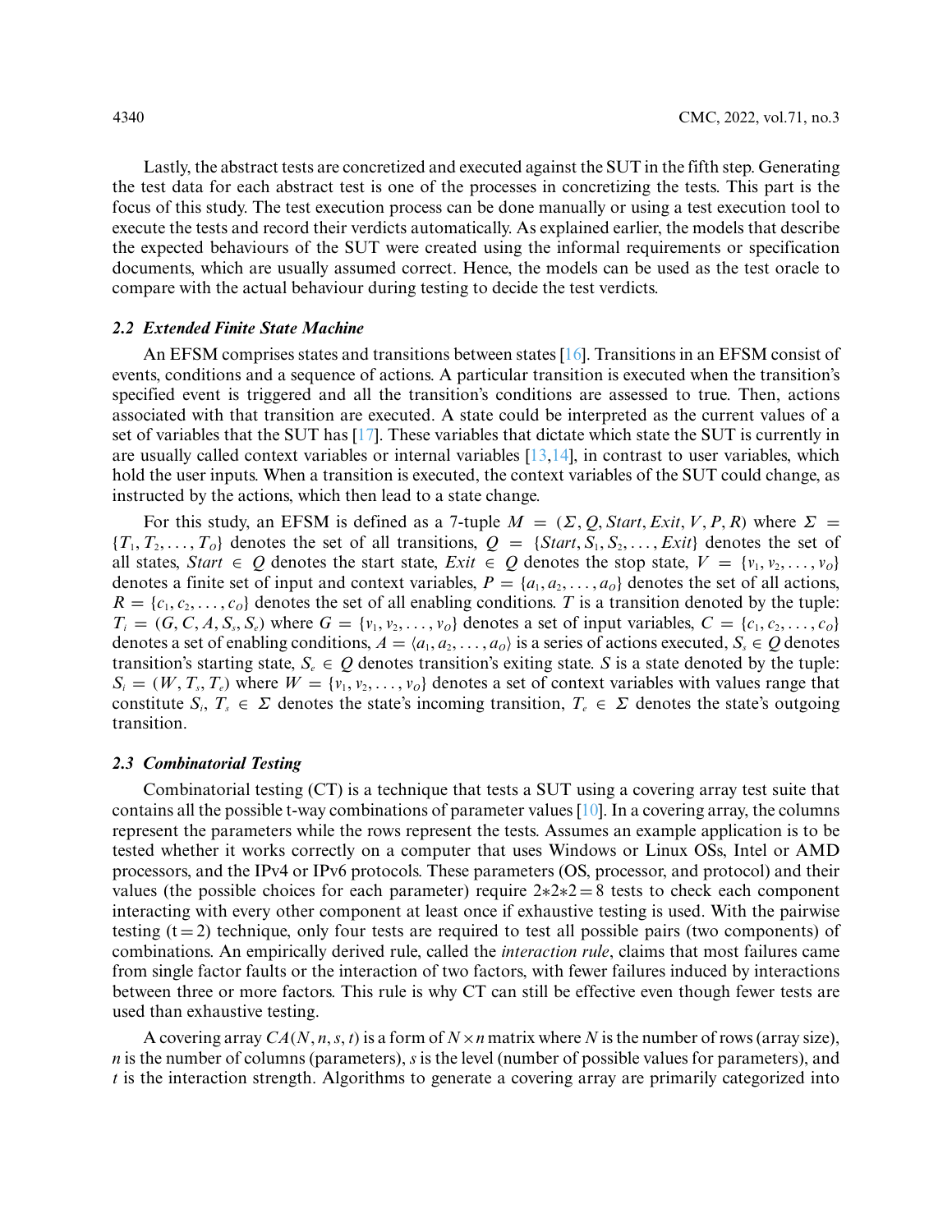computational and algebraic methods. In brief, computational methods work by directly listing and covering every t-way combination, while algebraic methods operate according to predefined rules in

contrast to computational methods. Automatic efficient test generator (AETG) and in-parameterorder-general (IPOG) are the two most used algorithms in generating covering arrays [\[11\]](#page-16-0), and both are computational methods. However, AETG builds a complete test at a time while IPOG covers one parameter at a time. More details regarding CT can be observed in the study from Kuhn et al. [\[11\]](#page-16-0).

# **3 Related Work**

Kamath et al. [\[18\]](#page-16-7) proposed an MB-TCG approach using the activity diagram model. The test data in their approach were assumed to be provided manually by a tester because only abstract test data were presented, and no further detail was given. Andrews et al. [\[19\]](#page-16-8) proposed an MB-TCG approach for testing Urban Search and Rescue (USAR) robots using the class diagram and the Petri net model. All Combination Coverage (ACC) and Each Choice Coverage (ECC) approaches were used for selecting test data. Both ACC and ECC implementations for generating test data were considered manual based on how test data were created and selected in their approach. Majeed et al. [\[20\]](#page-16-9) proposed an MB-TCG approach for event-driven software using the FSM model. The TDG in their approach was considered semi-automated because in the first phase, manual test generation and execution must be done first before automated test generation and execution can be achieved in the second phase. This implementation means that the test data were manually generated during the first phase.

Singi et al. [\[21\]](#page-16-10) proposed an MB-TCG approach for testing from visual requirement specifications, focusing specifically on prototyping. The TDG in this approach was considered a manual process because the test cases only provided templates for the tester to enter appropriate test data. Gutiérrez et al. [\[22\]](#page-16-11) proposed an MB-TCG approach to automatically generate functional test cases from functional requirements. For the TDG, the equivalence partitioning (EP) method was used after formalizing the information obtained by applying the Category-Partition method to the functional requirements. They stated that this process was manual. Sarmiento et al. [\[23\]](#page-16-12) proposed an MB-TCG approach to generate test cases from natural language requirements specifications using the activity diagram model. The generation of test data in this proposed approach was identified to be manually done. They also stated that this process required human intervention and did not address it further.

These studies mentioned earlier showed that many existing MB-TCG approaches still used manual TDG. Several studies also still required test data manually provided by the tester. This manual method is inefficient and can result in human error, especially in large-scale testing. Most of these mentioned studies were published in the range of the last decade. This circumstance inferred that manual TDG was still practised in recent approaches. To make the circumstance worse, TDG still has not been given much attention when proposing MB-TCG approaches, as discovered by the latest review study conducted by Ahmad et al. [\[9\]](#page-15-8). These were the reasons why this study proposes an automated TDG approach in the MB-TCG.

The closest work to this current study is probably from Nguyen et al. [\[12\]](#page-16-1) because their proposed approach was adapted and modified in this study. They combined MBT and CT, where test sequences were derived using the FSM model of the SUT and complemented with selective test input combinations. One limitation of their approach was that the domain input classifications were manually specified to transform paths to classification trees. This study enhances the existing approach by automating the domain input classifications to increase further the automation level of the whole test data generation process.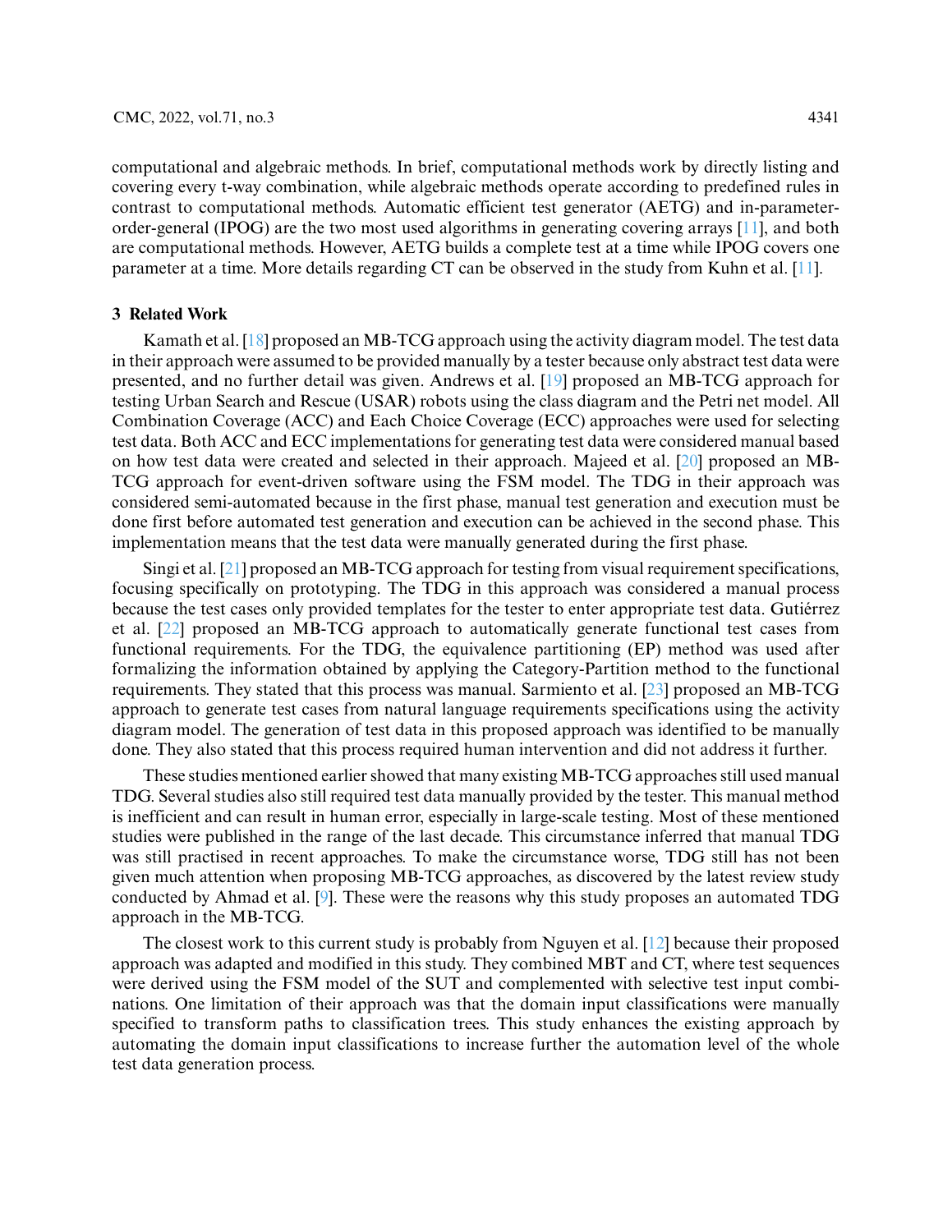Another similar work to this current study is from Kansomkeat et al. [\[24\]](#page-16-13). They proposed an MB-TCG approach using the activity diagram. The input domains were classified based on the guard conditions in the decision points of the activity diagram. Nonetheless, the test suite generated using their approach consisted of all possible combinations of input classes, similar to exhaustive testing. Also, they did not use any CT tool for generating the combinations. In this current study, the conditions in the EFSM model transitions are used to classify the input domains. In addition, the generated test suite consists of the interaction between several input classes only. This implementation decreases the total number of tests generated. Furthermore, this current study uses the existing CT tool to increase the efficiency of generating combinations.

## **4 Proposed Approach**

[Fig. 1](#page-5-0) shows the framework that visualizes the essential steps in implementing the proposed TDG approach. The proposed approach consists of five steps. They are (1) the generation of test paths, (2) the transformation of classification trees, (3) the generation of test combinations, (4) the removal of duplicates, (5) the execution of tests and incremental refinement of constraints. Each step is explained further in the following subsections.



**Figure 1:** Proposed TDG approach framework

#### <span id="page-5-0"></span>*4.1 Generation of Test Paths*

A test path is a combination of the SUT states and transitions in the EFSM form. It can be generated from the EFSM using various strategies like state coverage and transition coverage. A complete test path has the start and end states,  $\langle Start, T_1, \ldots, Ext \rangle$ . In MBT, this part is represented as step two until step four. A complete test path is also an abstract test case that cannot be used yet for testing because it does not have all the necessary information to execute with the SUT.

# *4.2 Transformation to Classification Trees*

The classification tree method is used to interpret and analyze input partitions and test input combinations that will be done later. The complete test paths generated previously are transformed into classification trees where each tree represents a path. After the transformation, each tree will contain (1) a root node that acts as an identifier for the transformed test path, (2) child nodes of the root node that represent the sequence of transitions of the transformed test path, from left to right, (3) child nodes for each of the upper child nodes that represent the parameters for each transition of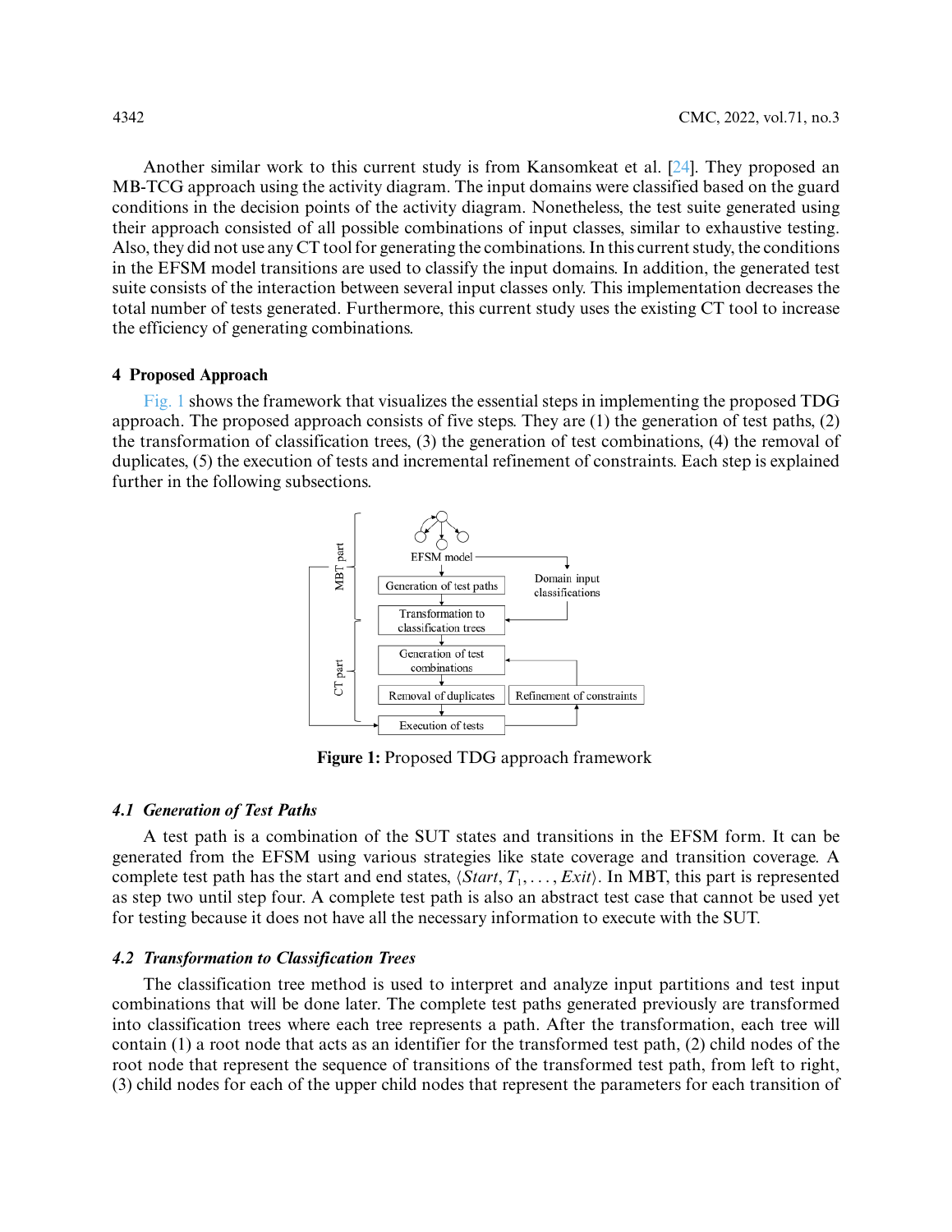the transformed test path, and lastly (4) leaf nodes for each of the upper child node that represent the input classification for each parameter.

Only transitions are transformed into child nodes in the second item contained in a classification tree. The states are excluded because they deal with the verification of certain SUT states, whereas the transitions deal with the users' inputs to the SUT, which are the required information in this approach. Also, only transitions that take user inputs are taken into consideration.

<span id="page-6-0"></span>To explain this step further, consider an example of a test path,  $t_1 = \langle Start, T_1, S_1, T_2, S_2, T_3, Ext \rangle$ . [Tab. 1](#page-6-0) shows the input parameters and classifications of the transitions traversed by  $t_1$ . After the transformation, the classification tree, as shown in the upper part of [Fig. 2,](#page-6-1) is produced.

| Transition  | Parameter(s) | Input classes |
|-------------|--------------|---------------|
| $T_{1}$     | $p_{1}$      | a, b          |
| $T_{2}$     | $p_{2,1}$    | c, d          |
|             | $p_{2,2}$    | e, f          |
| $T_{\rm s}$ | D٦           | g, h          |

**Table 1:** Parameters and input classes for example test path 1



<span id="page-6-1"></span>**Figure 2:** Resulting classification tree and the generated test combinations with pairwise coverage for example test path 1

As mentioned earlier in the introduction and the related work, Nguyen et al. [\[12\]](#page-16-1) manually specified the domain input classifications. This step is where this research approach differs from their approach. Since this approach uses the EFSM model, the enabling conditions available in each transition will be used and transformed to input classifications. Also, the boundary value analysis (BVA) strategy is used.

The general rule for the input classification in this approach is that, for an enabling condition comparing an input variable with a constant value or a context variable value, the input should be classified into the highest or lowest possible values. [Tab. 2](#page-7-0) shows the example classifications of input for each type of comparison operator in an enabling condition where *x* is the input variable.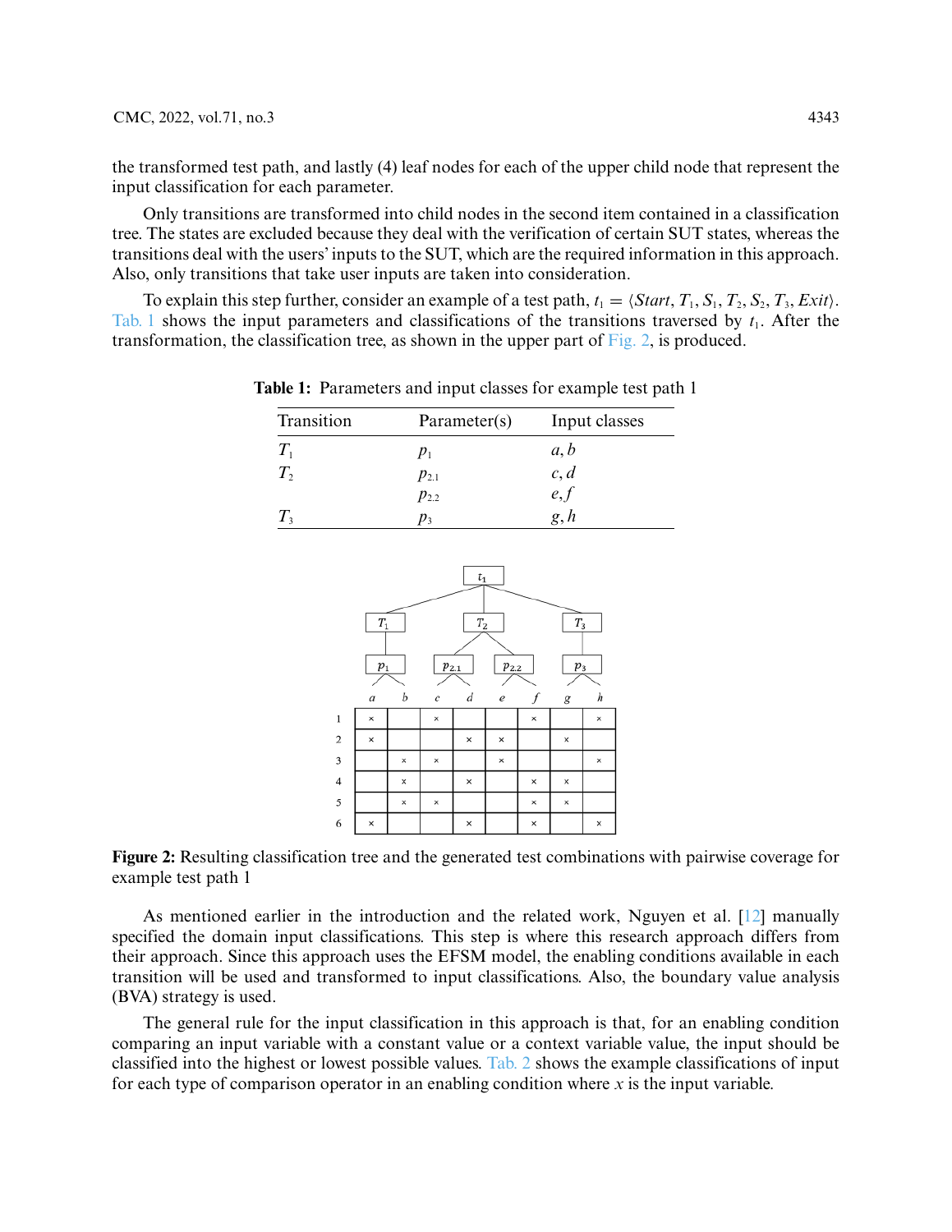| Operator | Enabling<br>condition | Input classifications                                                    |
|----------|-----------------------|--------------------------------------------------------------------------|
| $\gt$    | x > v                 | $a: x = y + 1$ (Lowest value)<br>$b: x > y + 1$ (Highest value)          |
| $\,<\,$  | x < y                 | $a: x = y - 1$ (Highest value)<br>$b: x < y - 1$ (Lowest value)          |
| >        | x > y                 | $a: x = y$ (Lowest value)<br>$b: x > y$ (Highest value)                  |
| $\,<\,$  | $x \leq y$            | $a: x = y$ (Highest value)<br>$b: x < y$ (Lowest value)                  |
|          | $x = y$               | $a: x = y$ (Exact value)                                                 |
| $\neq$   | $x \neq y$            | $a: x = y + 1$ (Above exact value)<br>$b: x = y - 1$ (Under exact value) |

<span id="page-7-0"></span>**Table 2:** Example classification of input for each type of operator in an enabling condition

For example, an enabling condition of a transition is  $c_i = (x \ge 10)$ . The inputs will then be classified into  $a:x = 10$  and  $b:x > 10$ . Assuming that x is an integer type variable, the highest possible value is 2,147,483,647. So, that value will be used for the classification *b*. Input class for  $x < 10$  will not be covered because other transitions will usually cover the range of input values not covered by a particular transition. It is also to prevent incorrect transitions from being executed when a test path has been specified, which will cause the test to be misinterpreted as failed. The same rule applies for enabling conditions having logical operators that combine two or more conditions. For example, if an enabling condition of a transition is  $c_i = (x > 10 \text{ AND } x < 20)$ , then the inputs will be classified into  $a:x = 10$  and  $b:x = 20$ . Note that only enabling conditions related to user input variables are transformed because this part is all about the input classification. Other types of enabling conditions unrelated to user inputs, such as checking a context variable, are not considered.

# *4.3 Generation of Test Combinations*

After the classification tree for each test path is completed, test combinations are generated. In generating the test combinations, *t*-way combinations with any desirable interaction strength, such as 2-way (pairwise), 3-way and so on, can be utilized, depending upon the required *t*-way coverage.

The lower part of [Fig. 2](#page-6-1) shows the generated combinations for the example earlier. It consists of the classification tree and the generated covering array, which is for pairwise combination. The covering array in [Fig. 2](#page-6-1) was generated using the CTWedge tool [\[25\]](#page-16-14), which uses the ACTS tool [\[26\]](#page-16-15), based on the IPOG algorithm, as the test generator.

### *4.4 Removal of Duplicates*

Some generated test paths traversed the same transitions or states. Because of this circumstance, some generated test cases will possess identical input parameter combinations. Suppose these test cases, containing only identical combinations with other test cases while not having any unique combination, are not removed. In that case, test execution will become inefficient because these redundant test cases are pretty much useless.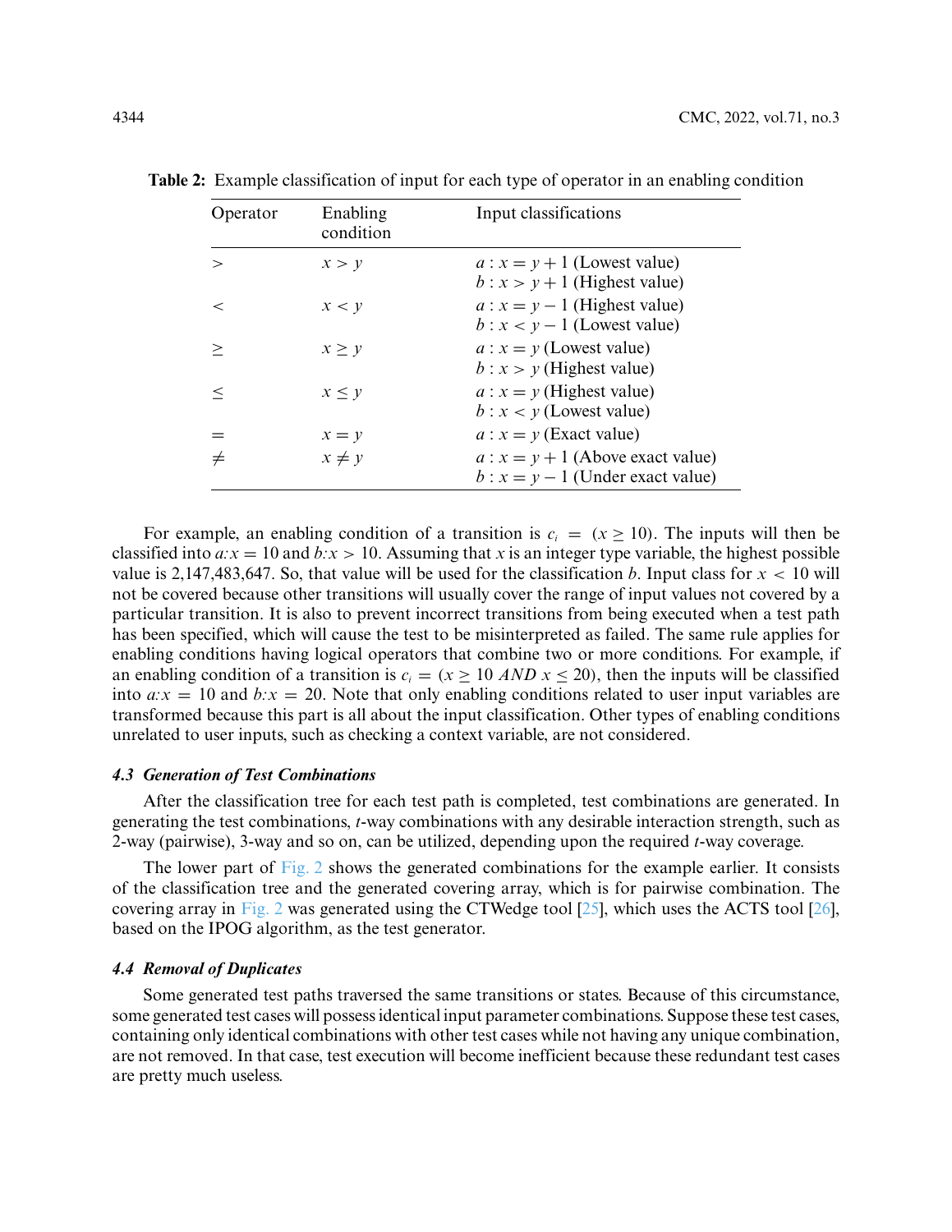# CMC, 2022, vol.71, no.3 4345

The method from Nguyen et al. [\[12\]](#page-16-1) is followed to identify and discarded these redundant tests. The objective is to identify and discard unnecessary combinations while maintaining the *t*-way combination coverage within all the generated paths at the global level.

<span id="page-8-0"></span>To exemplify, consider two generated paths from a model,  $t_1 = \langle Start, T_1, S_1, T_2, S_2, T_3, S_3, T_4, S_4, T_5, T_6, T_7, T_7, T_8, T_9, T_1, T_1, T_2, T_1, T_2, T_4, T_1, T_2, T_3, T_4, T_4, T_5, T_6, T_7, T_7, T_8, T_9, T_1, T_1, T_2, T_1, T_2, T_3, T_4, T_4$  $T_5$ , *Exit*) and  $t_2 = \langle Start, T_1, S_1, T_2, S_2, T_3, S_3, T_4, S_4, T_6, Exit \rangle$ . [Tab. 3](#page-8-0) shows the input parameters and classifications of the transitions traversed by  $t_1$  and  $t_2$ .

| Transition | Parameter      | Input classes    |
|------------|----------------|------------------|
| $T_{1}$    | $p_1$          |                  |
| $T_{2}$    | $p_2$          | $a, b$<br>$c, d$ |
| $T_{3}$    | $p_3$          | e, f             |
| $T_{4}$    | $p_4$          | g, h, i          |
| $T_5$      | p <sub>5</sub> | j, k             |
| $T_{6}$    | $p_6$          | $\tilde{l}, m$   |

**Table 3:** Parameters and input classes for test path 1 and 2

[Tab. 4](#page-8-1) lists all the generated combinations and the pairwise combinations that each combination uniquely covers (in this example, it is assumed that testing needs to fulfil pairwise coverage).

| Path           | #              | Test combination    | Initial pairwise<br>combinations<br>uniquely covered | Pairwise<br>combinations<br>uniquely covered<br>after test<br>combination four<br>removal |
|----------------|----------------|---------------------|------------------------------------------------------|-------------------------------------------------------------------------------------------|
| $t_1$          |                | [b, c, e, h, j]     | [h,j]                                                | [h,j]                                                                                     |
|                | $\overline{c}$ | [a,d,f,h,k]         | [f, k], [h, k]                                       | [f, k], [h, k]                                                                            |
|                | 3              | [b,d,e,i,k]         | [b, k], [i, k]                                       | [b, k], [i, k]                                                                            |
|                | $\overline{4}$ | [b,c,f,g,j]         |                                                      |                                                                                           |
|                | 5              | [a,c,e,g,k]         | [c, k], [g, k]                                       | [c, k], [g, k]                                                                            |
|                | 6              | [a,c,f,i,j]         | [i,j]                                                | [i, j]                                                                                    |
|                | 7              | [a,d,e,g,j]         | [d,j]                                                | [d,j]                                                                                     |
| t <sub>2</sub> |                | [b, c, e, h, l]     | [h, l]                                               | [h, l]                                                                                    |
|                | $\overline{c}$ | [a,d,f,h,m]         | [f,m],[h,m]                                          | [f,m],[h,m]                                                                               |
|                | 3              | [b,d,e,i,m]         | [b,m],[i,m]                                          | [b,m],[i,m]                                                                               |
|                | $\overline{4}$ | [b,c,f,g,l]         |                                                      | [b, f], [b, g], [f, g]                                                                    |
|                | 5              | [a, c, e, g, m]     | [c, m], [g, m]                                       | [c, m], [g, m]                                                                            |
|                | 6              | [a,c,f,i,l]         | [i, l]                                               | [i, l]                                                                                    |
|                | 7              | [ $a, d, e, g, l$ ] | [d, l]                                               | [d, l]                                                                                    |

<span id="page-8-1"></span>**Table 4:** Generated combinations for test path 1 and 2 with their uniquely covered combinations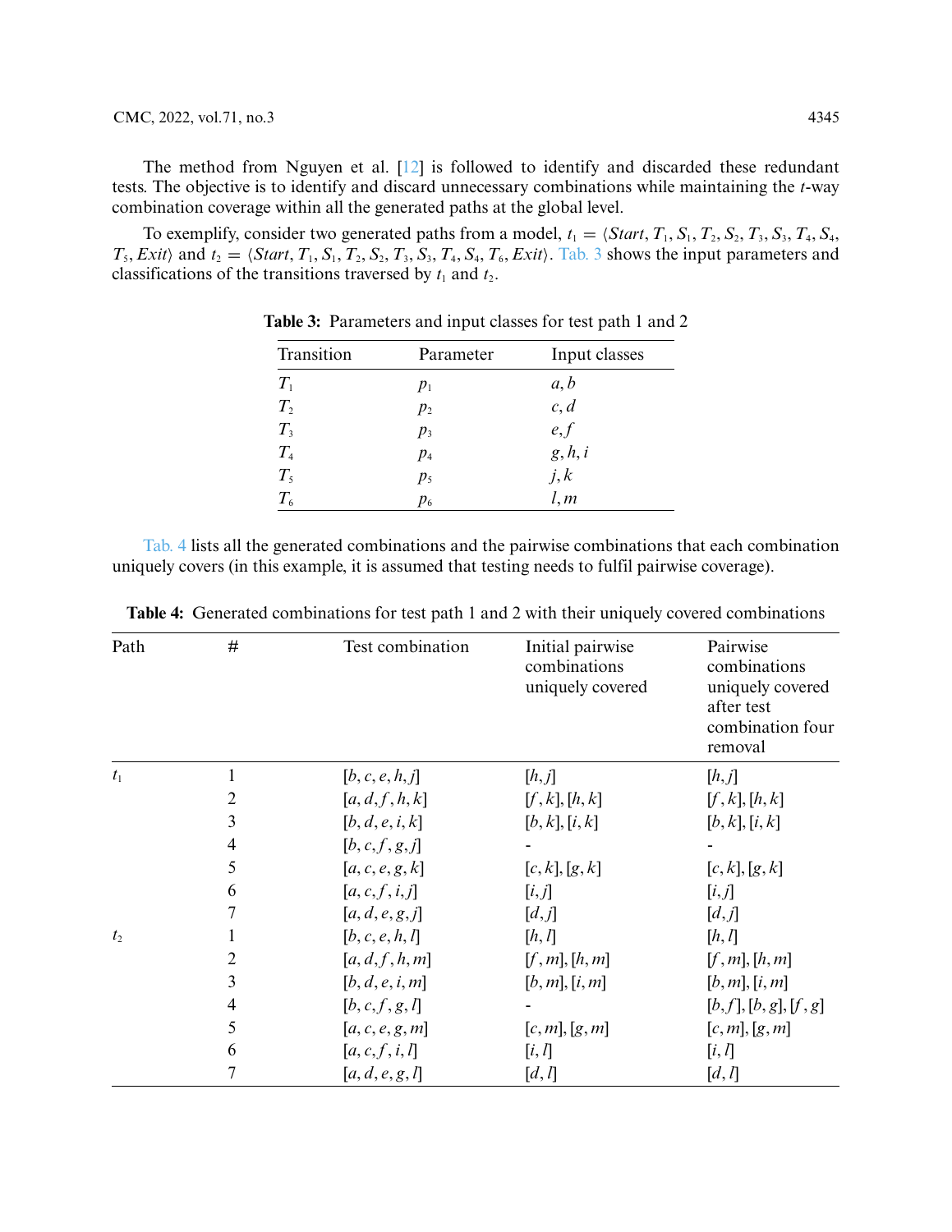After the uniquely covered combinations for each test combination have been identified, one test combination that does not cover any unique combination is removed. Then, the uniquely covered combinations for all test combinations left are recomputed because they depend on the remaining test combinations. From [Tab. 4,](#page-8-1) in the fourth column, it can be observed that both test combinations four from the path  $t_1$  and  $t_2$  do not contain any unique pairwise combination. Therefore, any one of them will be removed at random. Assume that test combination four from the path  $t<sub>1</sub>$  is removed, the fifth column of [Tab. 4](#page-8-1) lists all the remaining test combinations and the new pairwise combinations that each combination uniquely covers.

It can be observed that after test combination four from the path  $t<sub>1</sub>$  is removed, all the remaining test combinations will cover at least one unique pairwise combination. Therefore, no more test combination can be removed without compromising the *t*-way combination coverage.

#### *4.5 Execution of Tests and Incremental Refinement of Constraints*

In this step, the remaining test combinations can be prepared to be used for testing the SUT. As mentioned earlier in Section 4.1, a complete test path is also an abstract test case, which is not yet usable for testing. These generated test combinations, which subsume the complete test paths, are also considered abstract tests. The test data representing the input data classification must be generated to make them concrete tests, and transitions must be connected with the SUT. This step is pretty much similar to the fifth step in the MBT process explained in Section 2.1. The difference is that test data are usually created manually by the tester in a typical MBT process. In contrast, the test data that adhere to the input data classification and the t-way combination coverage are automatically generated in this approach.

Regarding the execution, there are possibilities that some test paths are infeasible. Some of the reasons are because of conditions conflicts in the path [\[27\]](#page-16-16), conflicts between context variables and enabling function [\[28\]](#page-16-17) or because in one state reached, the subsequent available action/event is not accepted by the SUT [\[12\]](#page-16-1). These circumstances happen possibly because of (1) faults in the specifications/models, (2) faults in the SUT or (3) there are dependencies between inputs that are missing. For the first case, it is sometimes possible that the specifications/models themselves are faulty. However, it is usually assumed that the specifications/models have been validated and considered accurate before test execution. The second case is an occurrence where a fault in the SUT has been detected.

However, it would mean that one or more dependencies between input classifications have been missed during the generation of test combinations for the third case. To prevent this from happening, path constraints that keep track of the dependency relationship among input classifications are specified to ensure that invalid test combinations are not generated. This step requires human intervention and domain knowledge, so it is done manually. After all the missing constraints have been specified, test combinations will have to be generated again and the subsequent steps repeated.

#### **5 Empirical Study**

This section discusses the experiment done to assess the effectiveness and efficiency of the proposed TDG approach in testing. The research questions (RQs) for this experiment are:

RQ1. What are the fault detection capability and code coverage of the proposed TDG approach compared to the conventional MB-TCG?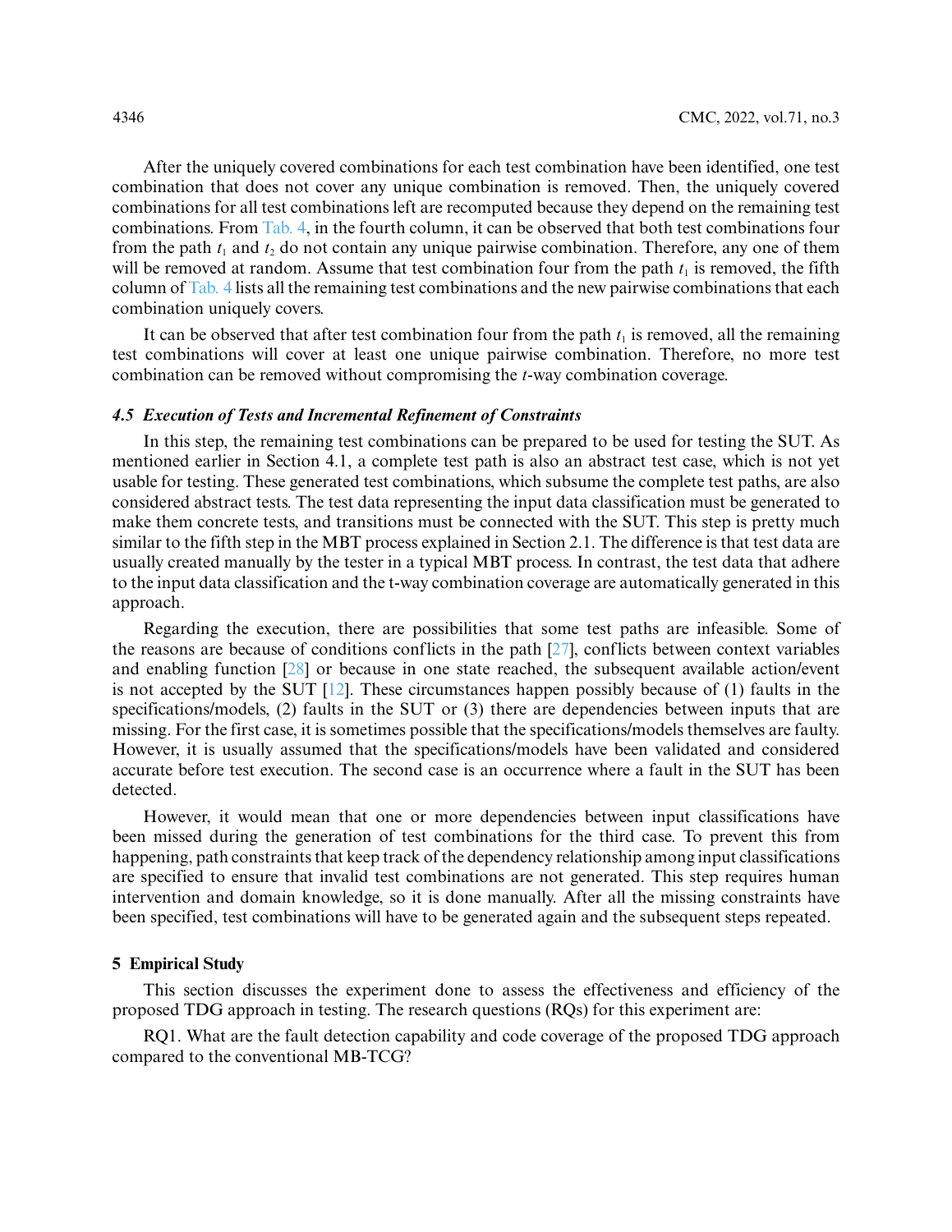RQ2. What is the resulting test suite size of the proposed TDG approach compared to the conventional MB-TCG?

RQ1 was designed for the effectiveness assessment by determining whether the test data generated using the proposed TDG approach can detect more faults and achieve higher code coverage than when using the test data from the conventional MB-TCG. RQ2 was designed for the efficiency assessment by comparing the resulting test suite size using the proposed TDG approach and the conventional MB-TCG. To an extent, executing fewer test cases means less testing time and effort, thus higher efficiency. However, it is not always accurate [\[29\]](#page-16-18). The generation time and execution time of each test also play significant parts in determining testing time. These aspects will be considered in the future work of this study.

[Fig. 3](#page-10-0) illustrates the framework of the experiment in general. The parts for the conventional MB-TCG and the proposed approach have been discussed in more details in Section 2.1 and Section 4, respectively. The remaining parts are explained accordingly later.



**Figure 3:** Experiment framework

<span id="page-10-0"></span>The TestOptimal tool was used in the experiment for performing the MBT part [\[30\]](#page-16-19). It was responsible for implementing the conventional MB-TCG and the proposed approach parts in [Fig. 3.](#page-10-0) TestOptimal was chosen because the end state can be included in the model. This feature was essential for resetting the path generation when the end state is reached and generating several test paths. Another reason for choosing TestOptimal was because it supported data-driven testing (DDT). This feature made it easier for test data combinations to be used alongside the generated test cases.

Another tool that was utilized in this experiment was the muJava tool [\[31\]](#page-17-0). It was responsible for implementing the mutation analysis part in [Fig. 3.](#page-10-0) It was used to seed faults into the SUT to measure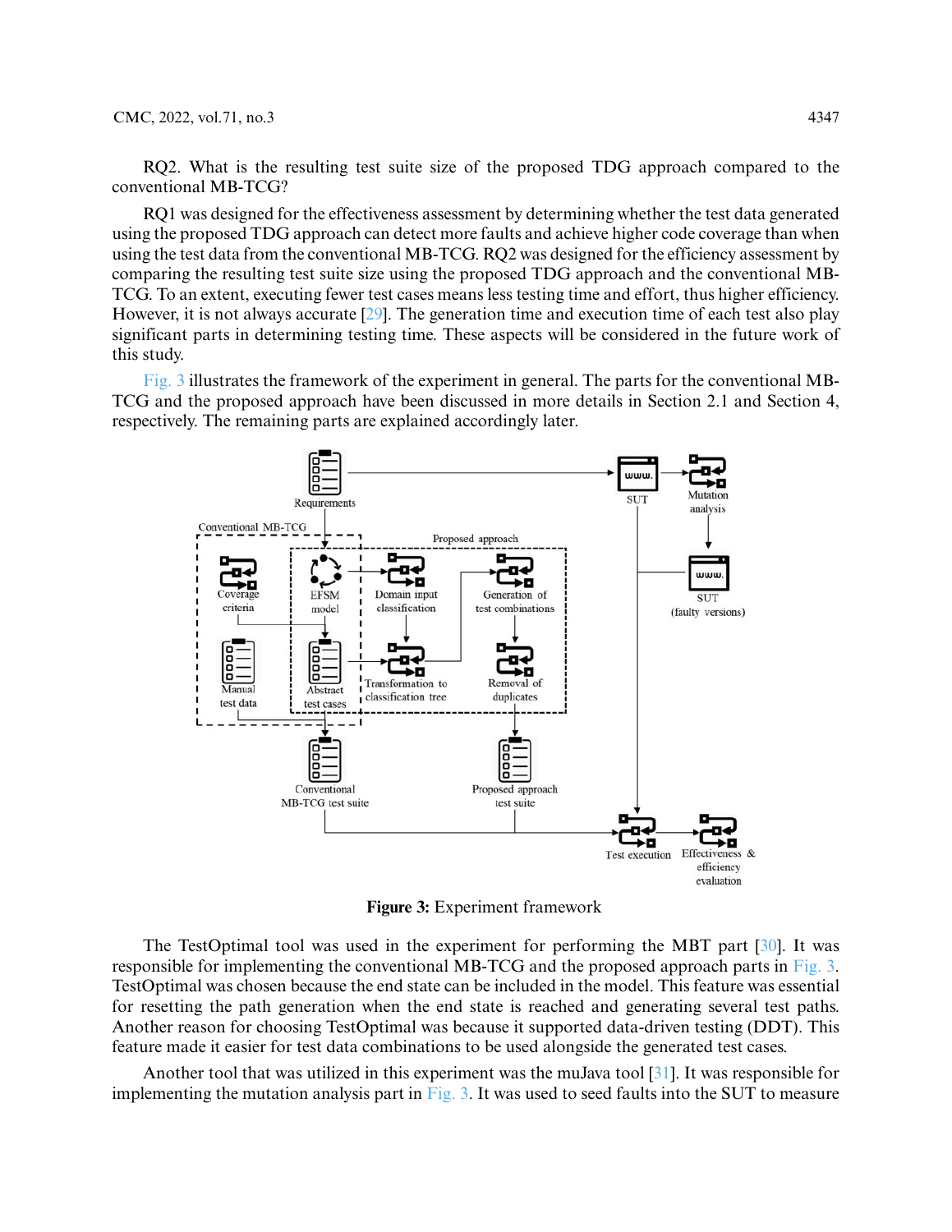the quality of a generated test suite using the mutation score metric. This tool was chosen because the mutant generation was done at the source code level. This approach was preferable because mutants can closely imitate the types of errors programmers might make. Besides, the injected mutants can be clearly described and understood by testers this way. Lastly, the EclEmma tool was used to obtain the code coverage information. It was chosen because it generates code coverage information for programs in Java, the language used to implement the SUT. In addition, it is an open-source tool and is still upto-date in the year 2021. Usage of open-source and up-to-date tools are recommended because they ease future research to utilize or extend them [\[32\]](#page-17-1).

# *5.1 Case Study*

System models for real-world commercial software with their respective software systems are not available free [\[33\]](#page-17-2). Consequently, this research uses the lift system case study from Kalaji et al. [\[34\]](#page-17-3). The case study's specifications and details are represented as the "Requirements" in [Fig. 3.](#page-10-0)

In the context of the EFSM model, the lift system has six states  $Q = \{Start, Floor_0, Floor_1, Floor_2,$ *Stop, End*, four context variables, five input variables  $V = \{doorOpend, inputUpdate, floor,$ *weightload*, *liftPosition*, *preferredFloor*, *tempload*, *temperature*, *smoke*} and 36 transitions. The SUT for the lift system case study was implemented as a Java program using Eclipse IDE based on its specifications. It is represented as the "SUT" in [Fig. 3.](#page-10-0)

# *5.2 Benchmark Approach*

For this experiment, the test data sequences generated from the proposed approach were compared with those from the conventional MB-TCG. The proposed approach by Nguyen et al. [\[12\]](#page-16-1) was not included in this experiment because it required manually specifying the domain input classifications. As this step is crucial in implementing the proposed approach, performing it manually would introduce bias that will affect the obtained results. In addition, the study did not provide a systematic way of specifying the domain input classifications. This limitation would introduce variabilities whenever the approach is replicated, which will then affect the obtained result. These issues were the reasons why their approach was not included in the comparison.

The test data sequences from the conventional MB-TCG were arbitrarily or randomly created as long as they adhered to the test case flow. This process can be observed in [Fig. 3,](#page-10-0) where the manual test data are combined with the abstract test cases to produce a concrete test suite for the conventional MB-TCG. In the proposed approach, the difference was that the combinatorial testing approach and the information available in the EFSM model were utilized to generate better test data sequences for fault detection. This process can be observed in [Fig. 3,](#page-10-0) where the EFSM model and the abstract test cases are used to produce a concrete test suite for the proposed approach.

#### *5.3 Evaluation Metrics*

Mutation analysis was used in the experiment to assess an MB-TCG approach performance in detecting faults. A fault is introduced by making a syntactic change to the original SUT. One change injected into a copy of the SUT results in one faulty version called a mutant. A mutant is "killed" or detected by a test suite if its result running the mutant is different from the result with the original SUT. This process is also illustrated in [Fig. 3](#page-10-0) in the upper-right part.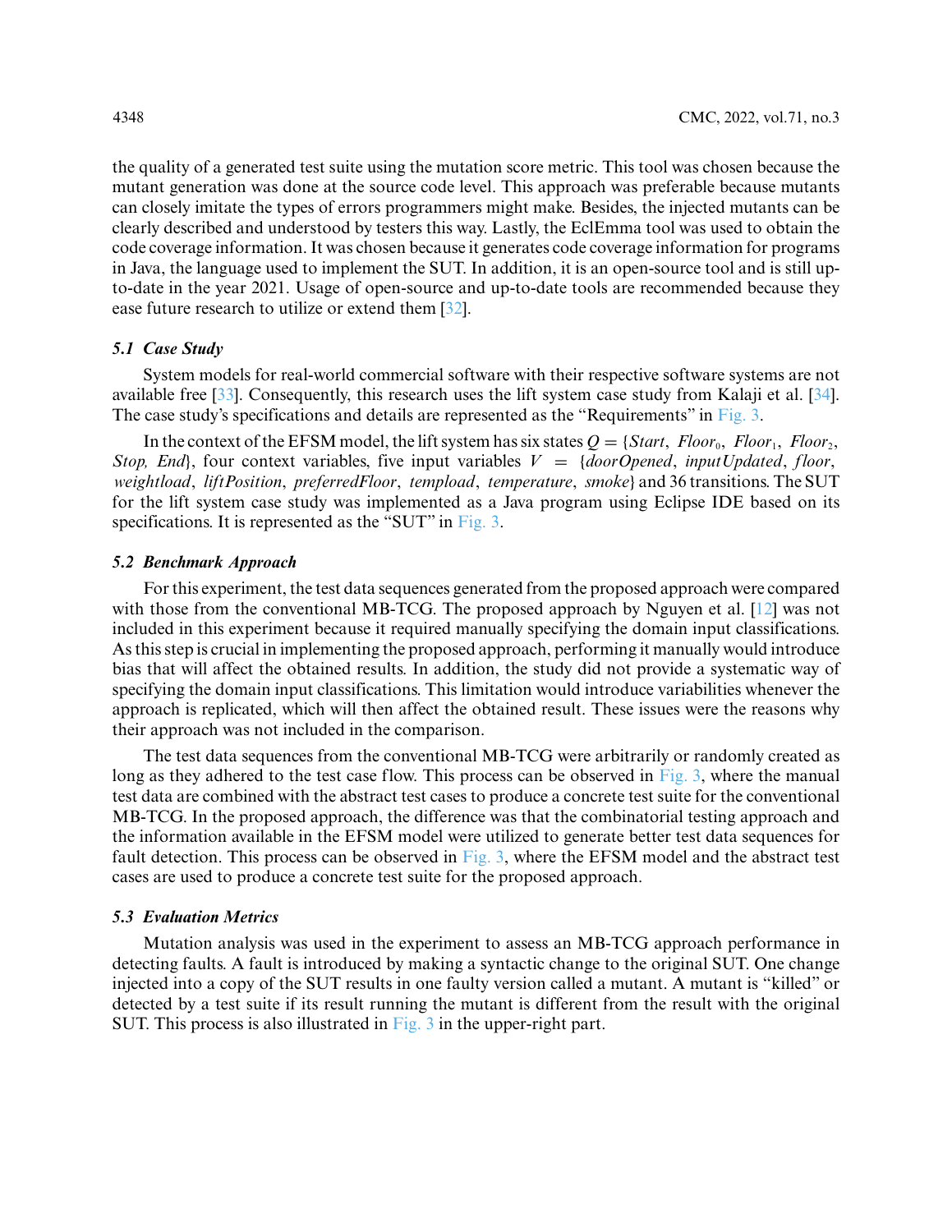The mutation score is the outcome of mutation analysis. The calculation for the mutation score  $(MS)$ , taken from De Souza et al.  $[35]$ , is as follows:

$$
MS(P,T) = \frac{KM(P,T)}{TM(P) - EM(P)}\tag{1}
$$

where *P* is the SUT being mutated, *T* is the test suite being used,  $KM(P, T)$  is the number of killed mutants, *TM(P)* is the total number of mutants and *EM(P)* is the number of equivalent mutants. Equivalent mutants are mutants that cannot be killed. They are syntactically different but functionally equivalent to the original SUT. Because of this characteristic, automatically distinguishing all of them from the non-equivalent mutants is nearly impossible [\[36\]](#page-17-5) and often done manually.

Mutation analysis was used as a metric for the effectiveness assessment because it provides a quantitative measure of how well a test suite detects faults. A higher mutation score reflects more faults are detected, which shows that the test suite is good. Furthermore, mutation analysis was used because it resembles real faults typically made by programmers. Empirical results showed that 85 percent of errors caused by mutants were also caused by real faults [\[36\]](#page-17-5). In the scarcity of publicly available real faults from the industry, mutation analysis is an alternative to alleviate the threat to external validity regarding fault seeding during the experimentation. In addition, mutation analysis was used because the implementation can be automated using mutation tools.

Code coverage was used as another metric for the effectiveness assessment because higher code coverage means more confidence in the reliability of the software so as not to fail [\[37\]](#page-17-6). Code coverage was also used because it is an effective metric in predicting a test suite quality in terms of fault detection [\[38\]](#page-17-7). Test suite size was used as a metric for the efficiency assessment because it generally affects the time and effort required to complete test execution. It was also used because it is one of the most common and simplest metrics in measuring the performance of an MB-TCG approach [\[32\]](#page-17-1).

#### *5.4 Faults Seeding*

Mutants were seeded into the lift system Java program using the muJava tool. All method-level operators and class-level operators supported by muJava were used. In total, 767 and four mutants were generated for method-level and class-level, respectively. This study used the mutant sampling method to maximize efficiency without deteriorating mutation analysis effectiveness significantly [\[36\]](#page-17-5). A quarter of the total mutants, approximately 25 percent, were randomly picked. Empirical results suggested that a random selection of 10 percent of mutants is only 16 percent less effective than utilizing the complete set of generated mutants in terms of mutation score [\[36\]](#page-17-5). This method is an acceptable trade-off between the mutation score effectiveness minimization and the amount of work reduced. After a subset of mutants was selected, equivalent mutants were identified and discarded. One hundred seventy-nine mutants were selected, where 43 were equivalent mutants, and 136 were non-equivalent mutants.

#### *5.5 Generated Test Suites*

Abstract tests were generated by simply executing the constructed model using the optimal sequencer provided by the TestOptimal tool. This sequencer generates the least number of necessary abstract tests that can cover every transition in the model. In total, ten abstract tests were generated. For the conventional MB-TCG, random test data sequences were used to concretize the ten abstract test cases. The concrete test cases were then executed against every selected mutant discussed earlier to determine the test verdicts.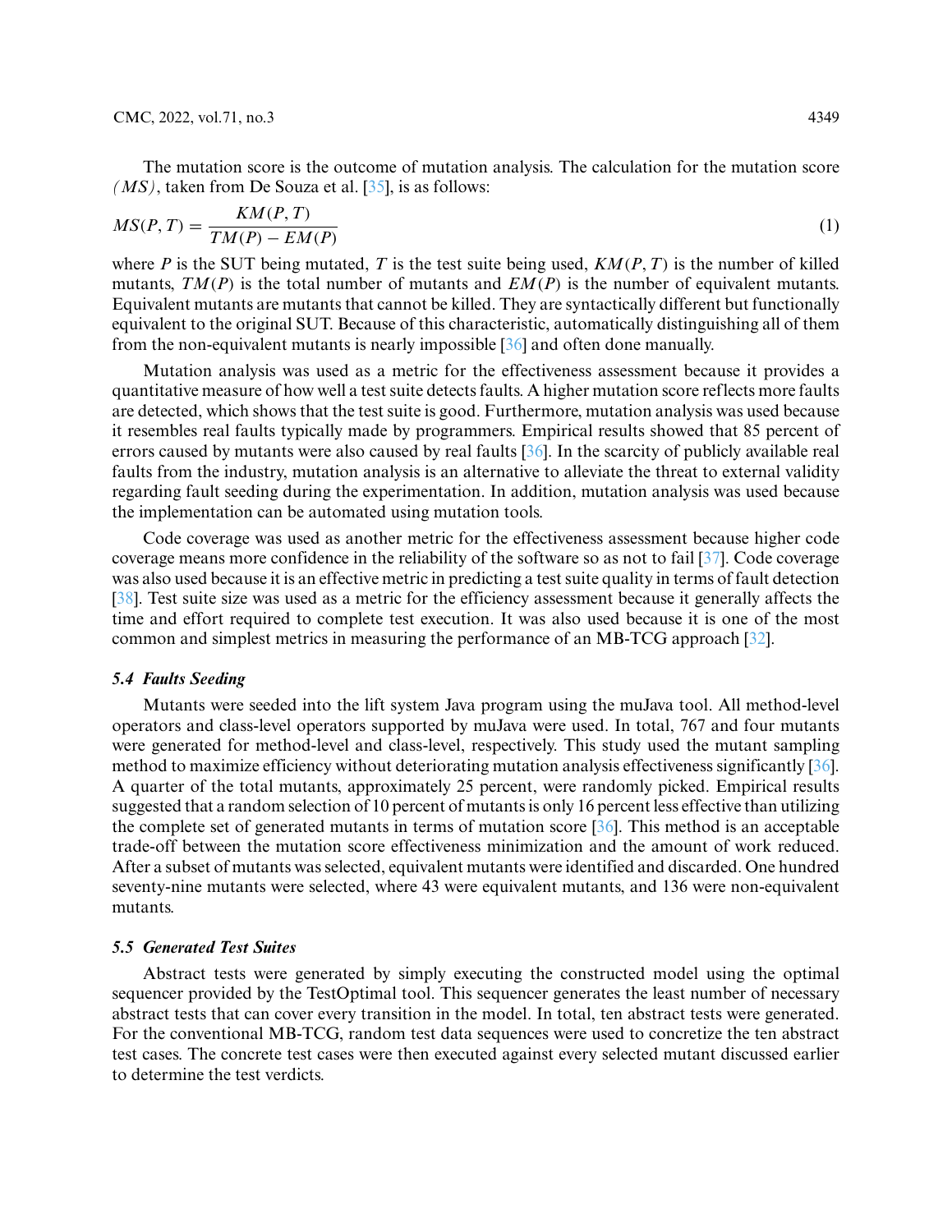The ten abstract test cases were further manipulated for the proposed MB-TCG approach before test data sequences were generated, as explained in Section 4. 74 test data sequences were initially generated for all ten abstract tests after the proposed approach was implemented. After the duplicate removal was done, 53 test data sequences remained. The test data sequences generated from the proposed approach were then used to concretize the ten abstract tests. Each abstract test will be concretized by several test data sequences generated from the proposed approach, unlike the conventional MB-TCG, where each abstract test case only has one test data sequence. The concrete test cases were then executed against every selected mutant discussed earlier to determine the tests verdicts. The process explained in this subsection is also illustrated in [Fig. 3,](#page-10-0) where the test suites from the conventional MB-TCG and the proposed approach, the original SUT, and the faulty versions of SUT are used during the test execution.

#### *5.6 Result Analysis and Discussion*

This subsection is represented as the "Effectiveness and efficiency evaluation" in [Fig. 3.](#page-10-0) [Tab. 5](#page-13-0) tabulates the results summary of the experiment. The result showed that the number of mutants detected by the proposed approach test suite was 106, nine more than the conventional MB-TCG. This number gave the proposed approach a mutation score of 77.94 percent, 6.62 percent higher than the conventional MB-TCG. The code coverage achieved by both test suites was the same. However, in terms of the number of test data sequences, conventional MB-TCG outperformed the proposed approach with ten sequences over 53 sequences.

<span id="page-13-0"></span>

| Test suite             | Test data<br>sequences | Code<br>coverage<br>$(\%)$ | Mutants<br>killed | Mutation<br>score $(\%$ |
|------------------------|------------------------|----------------------------|-------------------|-------------------------|
| Conventional<br>MB-TCG | 10                     | 80.5                       | 97                | 71.32                   |
| Proposed<br>approach   | 53                     | 80.5                       | 106               | 77.94                   |

**Table 5:** Test suites effectiveness results

To further analyze the effectiveness of the conventional MB-TCG and the proposed approach, their types of mutants detected were investigated. [Fig. 4](#page-14-0) illustrates the types of mutants detected. It can be observed that the proposed approach outperforms the conventional MB-TCG by detecting more arithmetic operator insertion (AOI) and relational operator replacement (ROR) mutants.

The test suite generated from the proposed approach detected more mutants compared to the conventional MB-TCG. This finding was obtained because the proposed approach improved the test data used for each test case. By integrating the BVA strategy and transitions' enabling conditions into the data classification step of the proposed approach, faults that happen to be near or at boundary conditions can be detected. Conventional MB-TCG was unable to detect these faults because it mainly used random test data between the acceptable ranges. In terms of code coverage, both test suites achieved identical scores. First, this finding was obtained because the test data from the proposed approach and the conventional MB-TCG used the same test cases. Second, the test data from the proposed approach tested the boundary of a condition without exceeding the condition's range of possible data, while the conventional MB-TCG test data were taken randomly within the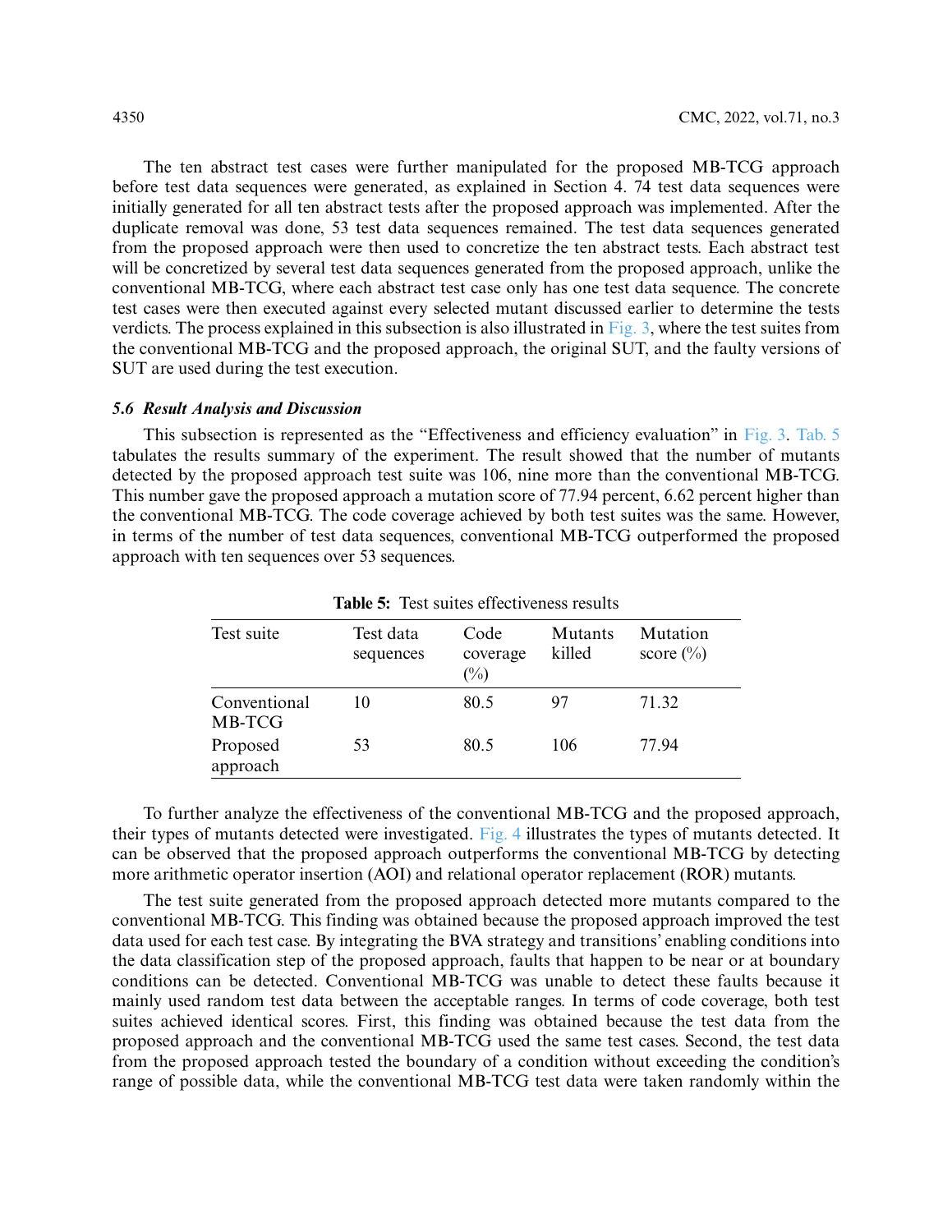

condition's range. Therefore, the execution path was the same for both the proposed approach and the conventional MB-TCG, which resulted in identical code coverage.

<span id="page-14-0"></span>**Figure 4:** Types of mutants detected by the conventional MB-TCG and the proposed approach

By inspecting the mutants detected by both approaches, the proposed approach can detect AOI and ROR mutants better than the conventional MB-TCG. For AOI, this is logical because an increment or decrement operator might be accidentally used to a variable in a condition statement, thus causing the value to be compared to a constant increase or decrease. So, if the test data test the maximum or minimum boundary of the condition statement, the fault can be detected. It is also sensible for ROR mutants to be detected by the proposed approach. Programmers sometimes get confused or mistaken between using the "greater/less than" or the "greater/less than or equal to" relational operators in a condition statement, thus creating an incorrect maximum or minimum boundary. This kind of error can indeed be detected by testing the maximum or minimum boundary.

The conventional MB-TCG was smaller in terms of test suite size because of their generated test data sequences. This result was expected because the proposed approach was implemented by taking an abstract test case and splitting it into several possible test data sequences to accommodate the combinations of input classifications. This finding was in tandem with the results obtained by Nguyen et al. [\[12\]](#page-16-1). The initial test suite size for the proposed approach was even worse, with 74 tests. The removal of duplicates reduced the number of test data sequences by 21. Still, it was improbable that the proposed approach could have the same test suite size as the conventional MB-TCG or less, given how tests are generated for the proposed approach. This finding motivated this study to propose an approach for model-based test case prioritization (MB-TCP) in future work. The generated test suite can be prioritized to further improve the effectiveness and efficiency of the test suite in terms of fault detection.

# **6 Conclusion and Future Work**

This study proposes an automated TDG approach in MB-TCG using the EFSM model. It was motivated by the limitation in the existing MB-TCG approaches and the importance of TDG in MBT. The proposed approach by Nguyen et al. [\[12\]](#page-16-1) was adopted and modified in this study by automating the domain input classifications step, taking advantage of the information available in an EFSM model. The experiment showed that the proposed approach is 6.62 percent more effective in fault detection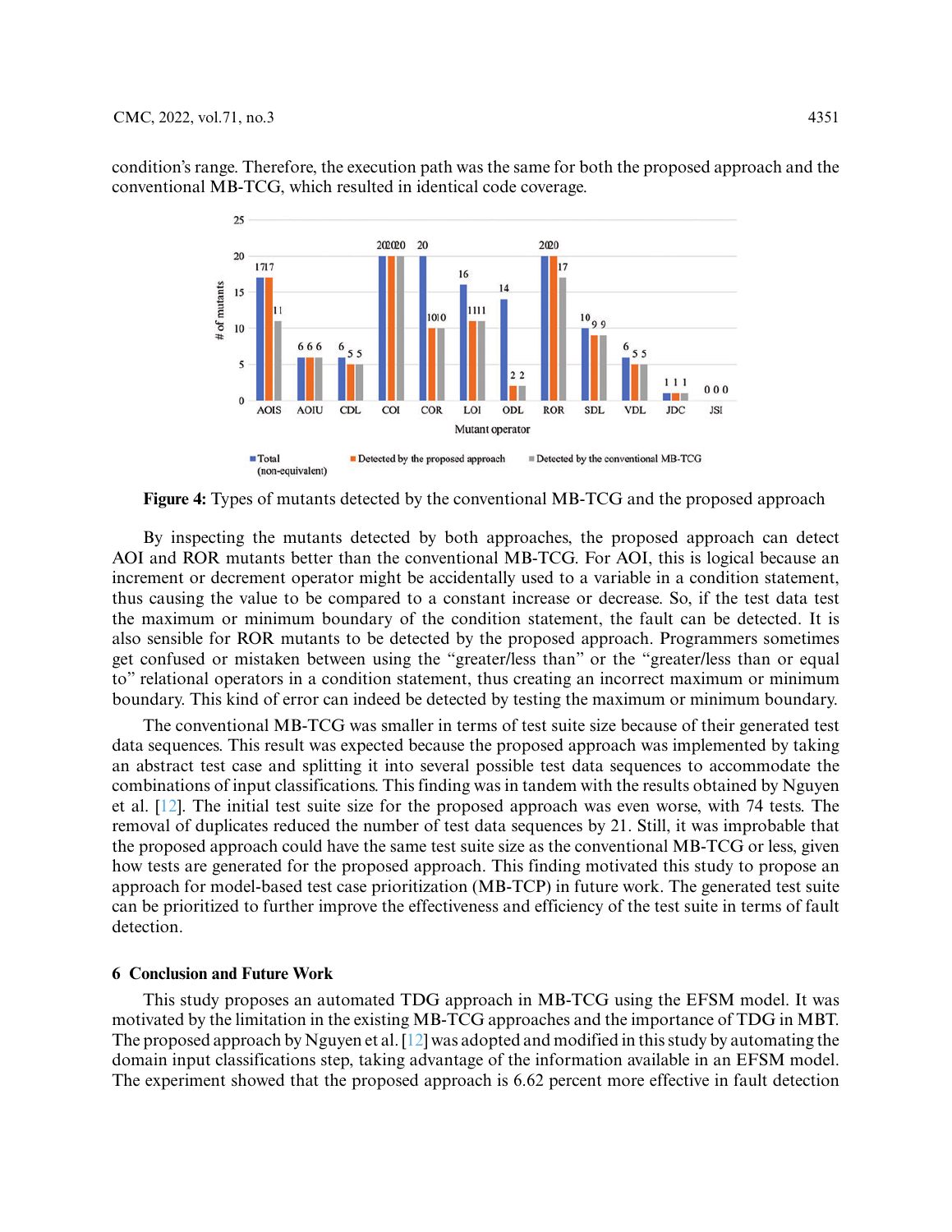than the conventional MB-TCG based on their mutation scores. However, the conventional MB-TCG is more efficient with 43 fewer tests than the proposed approach.

For future work, an MB-TCP approach using the EFSM model will be proposed as a continuation of this study. This new MB-TCP approach will be applied to the generated tests to increase testing effectiveness and efficiency further. It will also serve as an effort to address the efficiency issue faced by the proposed TDG approach. Furthermore, more related metrics that represent testing effectiveness and efficiency, such as test generation time or execution time, will be used. Last but not least, more case studies will be utilized to increase the confidence level regarding the proposed TDG approach effectiveness. Nontrivial case studies will also be used to reflect real-world systems more, thus making the obtained results more generalizable.

**Acknowledgement:** The authors would like to express their deepest gratitude to the Software Engineering Research Group (SERG) members and the anonymous reviewers for their constructive comments and suggestions.

**Funding Statement:** The research was funded by Universiti Teknologi Malaysia (UTM) and the Malaysian Ministry of Higher Education (MOHE) under the Industry-International Incentive Grant Scheme (IIIGS) (Vote Number: Q.J130000.3651.02M67 and Q.J130000.3051.01M86), and the Academic Fellowship Scheme (SLAM).

**Conflicts of Interest:** The authors declare that they have no conflicts of interest to report regarding the present study.

# **References**

- <span id="page-15-0"></span>[1] T. Y. Chen, F. -C. Kuo and R. Merkel, "On the statistical properties of testing effectiveness measures," *Journal of Systems and Software,* vol. 79*,* no. 5*,* pp. 591–601, 2006.
- <span id="page-15-1"></span>[2] S. Eldh, H. Hansson, S. Punnekkat, A. Pettersson and D. Sundmark, "A framework for comparing efficiency, effectiveness and applicability of software testing techniques," in *Proc. of Testing: Academic & Industrial Conf.-Practice and Research Techniques (TAIC PART'06)*, Windsor, UK, pp. 159–170, 2006.
- <span id="page-15-2"></span>[3] A. Memon, Z. Gao, B. Nguyen, S. Dhanda, E. Nickell *et al.,* "Taming google-scale continuous testing," in *Proc. of 39th Int. Conf. on Software Engineering: Software Engineering in Practice Track*, Buenos Aires, Argentina, pp. 233–242, 2017.
- <span id="page-15-3"></span>[4] S. Anand, E. K. Burke, T. Y. Chen, J. Clark, M. B. Cohen *et al.*, "An orchestrated survey of methodologies for automated software test case generation,"*Journal of Systems and Software,* vol. 86*,* no. 8*,* pp. 1978–2001, 2013.
- <span id="page-15-4"></span>[5] M. Utting, A. Pretschner and B. Legeard, "A taxonomy of model-based testing approaches," *Software Testing, Verification and Reliability,* vol. 22*,* no. 5*,* pp. 297–312, 2012.
- <span id="page-15-5"></span>[6] A. Gambi, C. Mayr-Dorn and A. Zeller, "Model-based testing of end-user collaboration intensive systems," in *Proc. of Symposium on Applied Computing*, Marrakech, Morocco, pp. 1213–1218, 2017.
- <span id="page-15-6"></span>[7] W. Li, F. Le Gall and N. Spaseski, "A survey on model-based testing tools for test case generation," in *Proc. of Int. Conf. on Tools and Methods for Program Analysis*, Moscow, Russia, pp. 77–89, 2017.
- <span id="page-15-7"></span>[8] A. Saeed, S. H. Ab Hamid and A. A. Sani, "Cost and effectiveness of search-based techniques for model-based testing: An empirical analysis," *International Journal of Software Engineering and Knowledge Engineering,* vol. 27*,* no. 4*,* pp. 601–622, 2017.
- <span id="page-15-8"></span>[9] T. Ahmad, J. Iqbal, A. Ashraf, D. Truscan and I. Porres, "Model-based testing using UML activity diagrams: A systematic mapping study," *Computer Science Review,* vol. 33*,* pp. 98–112, 2019.
- <span id="page-15-9"></span>[10] C. Nie and H. Leung, "A survey of combinatorial testing," *ACM Computing Surveys,* vol. 43*,* no. 2*,* pp. 1–29, 2011.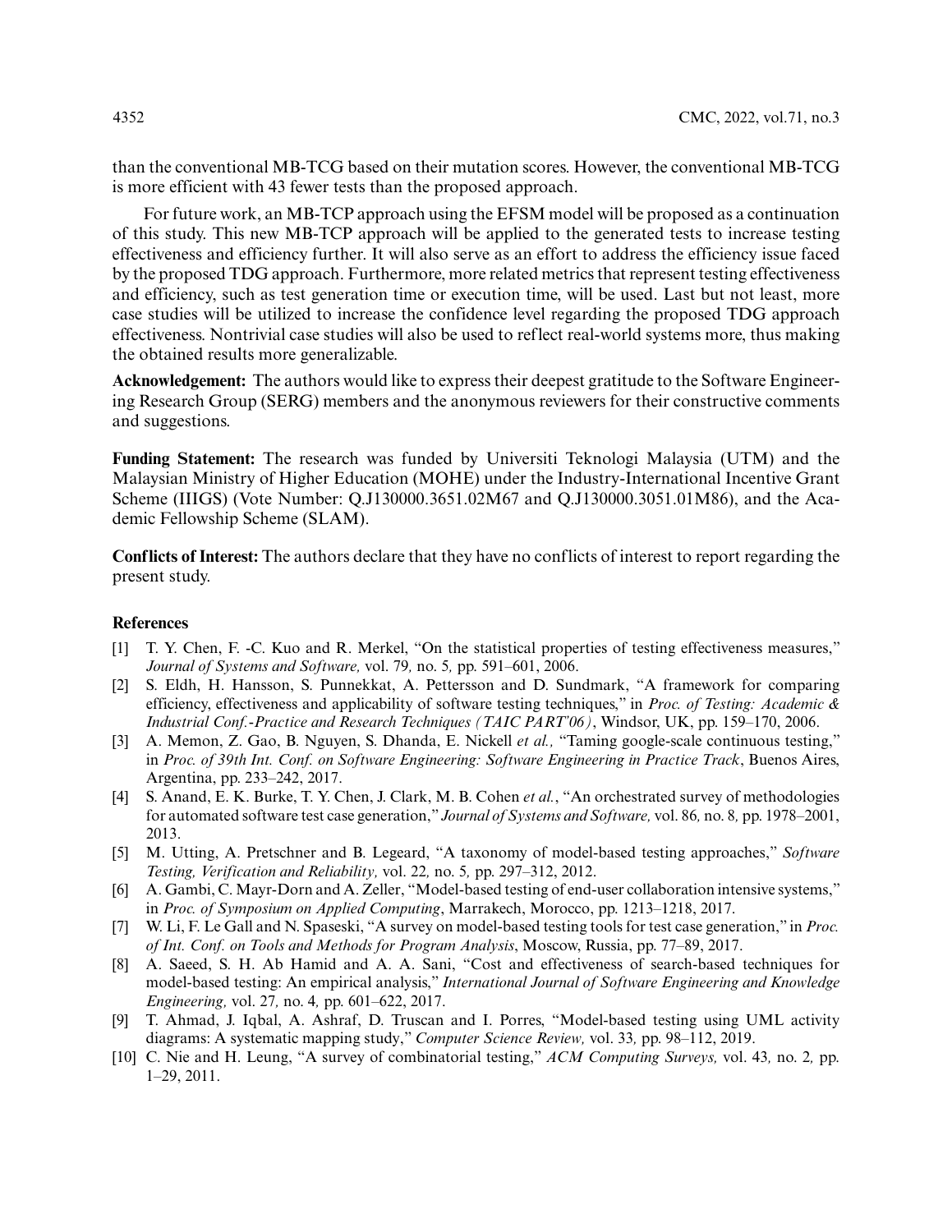- <span id="page-16-0"></span>[11] D. R. Kuhn, R. N. Kacker and Y. Lei, *Introduction to Combinatorial Testing,* Boca Raton, Florida: CRC press, 2013.
- <span id="page-16-1"></span>[12] C. D. Nguyen, A. Marchetto and P. Tonella, "Combining model-based and combinatorial testing for effective test case generation," in *Proc. of Int. Symposium on Software Testing and Analysis*, Minneapolis, Minnesota, USA, pp. 100–110, 2012.
- <span id="page-16-2"></span>[13] Y. Chen, A. Wang, J. Wang, L. Liu, Y. Song *et al.,* "Automatic test transition paths generation approach from EFSM using state tree," in *Proc. of Int. Conf. on Software Quality, Reliability and Security Companion (QRS-C)*, Lisbon, Portugal, pp. 87–93, 2018.
- <span id="page-16-3"></span>[14] A. Turlea, F. Ipate and R. Lefticaru, "Generating complex paths for testing from an EFSM," in *Proc. of Int. Conf. on Software Quality, Reliability and Security Companion (QRS-C)*, Lisbon, Portugal, pp. 242–249, 2018.
- <span id="page-16-4"></span>[15] M. L. Mohd-Shafie, W. M. N. Wan-Kadir, M. Khatibsyarbini and M. A. Isa, "Model-based test case prioritization using selective and even-spread count-based methods with scrutinized ordering criterion," *PLOS One,* vol. 15*,* no. 2*,* pp. 1–27, 2020.
- <span id="page-16-5"></span>[16] B. Korel, L. H. Tahat and M. Harman, "Test prioritization using system models," in *Proc. of 21st Int. Conf. on Software Maintenance (ICSM'05)*, Budapest, Hungary, pp. 559–568, 2005.
- <span id="page-16-6"></span>[17] T. Shu, Z. Ding, M. Chen and J. Xia, "A heuristic transition executability analysis method for generating EFSM-specified protocol test sequences," *Information Sciences,* vol. 370–371*,* pp. 63–78, 2016,.
- <span id="page-16-7"></span>[18] P. Kamath and V. Narendra, "Generation of test cases from behavior model in UML," *International Journal of Applied Engineering Research,* vol. 13*,* no. 17*,* pp. 13178–13187, 2018.
- <span id="page-16-8"></span>[19] A. Andrews, M. Abdelgawad and A. Gario, "World model for testing urban search and rescue (USAR) robots using petri nets," in *Proc. of 4th Int. Conf. on Model-Driven Engineering and Software Development (MODELSWARD)*, Rome, Italy, pp. 663–670, 2016.
- <span id="page-16-9"></span>[20] S. Majeed and M. Ryu, "Model-based replay testing for event-driven software," in *Proc. of 31st Annual ACM Symposium on Applied Computing*, Pisa, Italy, pp. 1527–1533, 2016.
- <span id="page-16-10"></span>[21] K. Singi, D. Era and V. Kaulgud, "Model-based approach for automated test case generation from visual requirement specifications," in *Proc. of Eighth Int. Conf. on Software Testing, Verification and Validation Workshops (ICSTW)*, Graz, Austria, pp. 1–6, 2015.
- <span id="page-16-11"></span>[22] J. Gutiérrez, M. Escalona and M. Mejías, "A model-driven approach for functional test case generation," *Journal of Systems and Software,* vol. 109*,* pp. 214–228, 2015.
- <span id="page-16-12"></span>[23] E. Sarmiento, J. C. S. do Prado Leite and E. Almentero, "C&L: Generating model based test cases from natural language requirements descriptions," in *Proc. of 1st Int. Workshop on Requirements Engineering and Testing*, Karlskrona, Sweden, pp. 32–38, 2014.
- <span id="page-16-13"></span>[24] S. Kansomkeat, P. Thiket and J. Offutt, "Generating test cases from UML activity diagrams using the condition-classification tree method," in *Proc. of 2nd Int. Conf. on Software Technology and Engineering*, San Juan, PR, USA, pp. 62–66, 2010.
- <span id="page-16-14"></span>[25] A. Gargantini and M. Radavelli, "Migrating combinatorial interaction test modeling and generation to the web," in *Proc. of Int. Conf. on Software Testing, Verification and Validation Workshops (ICSTW)*, Vasteras, Sweden, pp. 308–317, 2018.
- <span id="page-16-15"></span>[26] L. Yu, Y. Lei, R. N. Kacker and D. R. Kuhn, "ACTS: A combinatorial test generation tool," in *Proc. of Sixth Int. Conf. on Software Testing, Verification and Validation*, Luxembourg, Luxembourg, pp. 370–375, 2013.
- <span id="page-16-16"></span>[27] T. Yano, E. Martins and F. L. de Sousa, "MOST: A multi-objective search-based testing from EFSM," in *Proc. of Fourth Int. Conf. on Software Testing, Verification and Validation Workshops*, Berlin, Germany, pp. 164–173, 2011.
- <span id="page-16-17"></span>[28] S. Wong, C. Y. Ooi, Y. W. Hau, M. N. Marsono and N. Shaikh-Husin, "Feasible transition path generation for EFSM-based system testing," in *Proc. of Int. Symposium on Circuits and Systems (ISCAS)*, Beijing, China, pp. 1724–1727, 2013.
- <span id="page-16-18"></span>[29] A. Wood, "Software reliability growth models," Technical report, Cupertino, California, USA, 1996.
- <span id="page-16-19"></span>[30] P. C. Jorgensen, *The Craft of Model-Based Testing,* Boca Raton, Florida: CRC Press, 2017.